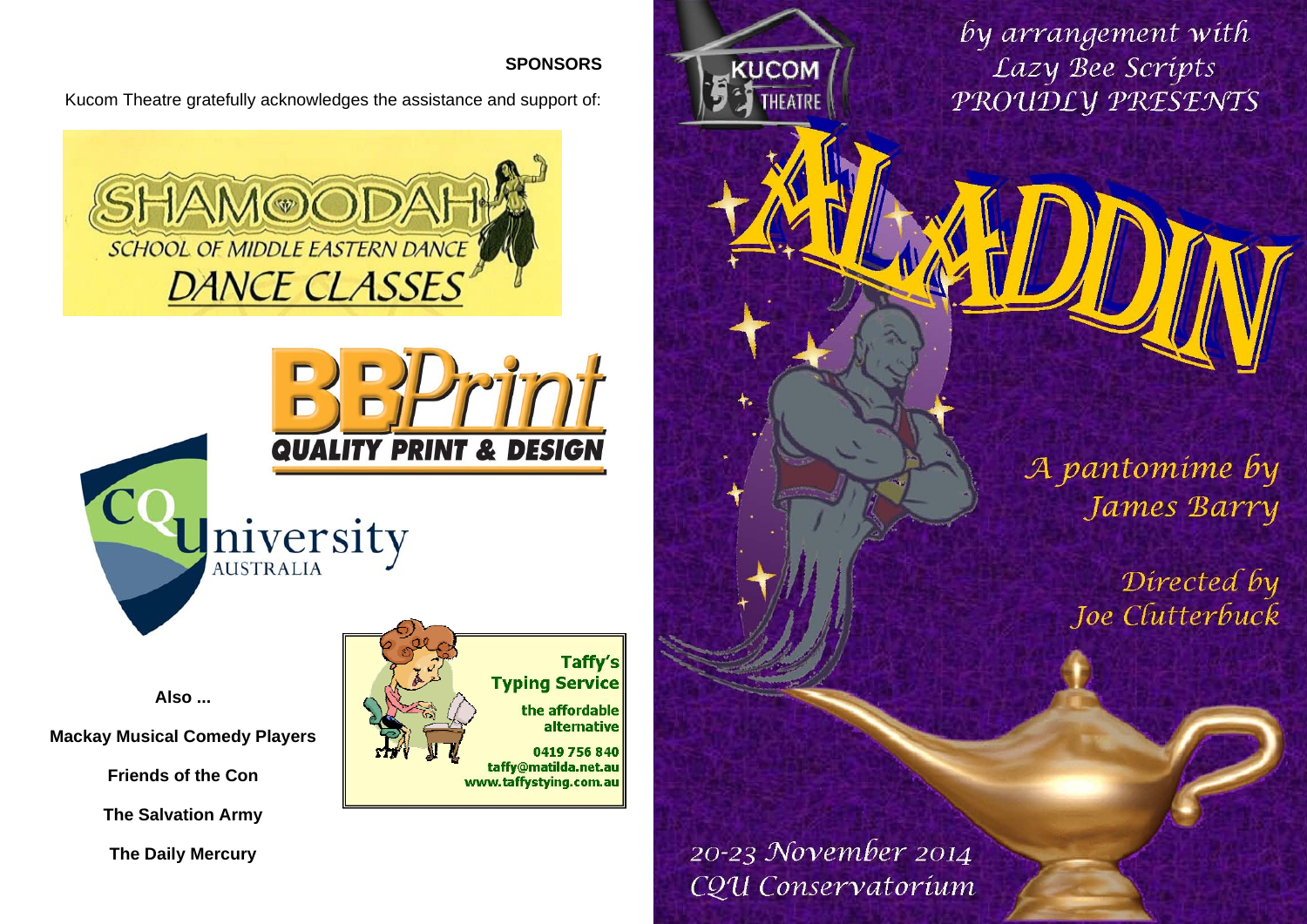### **DIRECTOR**



Once very active in Mackay theatre as an actor, director, student of drama (ATCL 1984) and teacher of drama **Joe Clutterbuck** recently returned to the Kucom stage in *It's My Party (And I'll Die If I Want To)* (2010) and *Night Watch* (2011), which was Kucom's last production in the old Shakespeare Street playhouse. He has been President of Kucom for 2012 and 2013, looking to guide Kucom into a new 'era' in a new theatre. *Aladdin* was not intended to be a Youth Theatre production but when so many young people turned up for auditions we just had to go with it. Joe's experience directing high school musicals during the '80s and '90s, at Mackay North SHS, helped in fitting rehearsals around the multitude of commitments students have today and having faith they would get it together by the show. And they did. We hope you enjoy the result.

### **ASSISTANT DIRECTOR**



**Luana Royle** is currently a director in Rainforest Scuba. Her involvement in theatre has been since she could walk and has been in both professional and amateur performances in various roles as an actor, director, backstage and involved in costume and makeup. Luana would like to continue with her theatre workings by directing and/or acting in future productions that present themselves in fact in any aspect whatsoever. Luana has loved working with everyone on this production of Aladdin as they have made it such a treat and great fun to work with and she would not hesitate to work with them again.





over the UK, with a brief sojourn in Paris. He has written eighteen professionally performed theatre shows, covering a wide range of styles and subjects, from *Sherlock's Excellent Adventure* and *Three Musketeers* to a small cast version of the traditional pantomime *Puss in Boots*. His TV writing credits include *Number 73*, two series of *Your Mother Wouldn't Like It*, *Palace Hill* and *Bobby Davro's TV Weekly*. For 5 years James was the artistic director of Ici D'Art Theatre Company, where he specialised in touring revivals of neglected classics, from Roman comedy, via Aphra Behn to German Expressionist drama.

### **WHAT'S NEXT AT KUCOM?**

Kucom has had a very active year even though we were not able to present all of the shows we would have liked. During the year we have been granted a lease by The Mackay Regional Council for a block of land in Snow Wright Court in Beaconsfield. A container has been placed on the land and all of our current equipment is now stored there. The new building plans are very close to being completed and it would be great if we could get something started next year.

Next year we are planning to present a Youth Drama Festival in May and the farce *Run for Your Wife* in July during the Festival of Arts. There will likely be another show in November but it has yet to be selected.

# **President** Joe Clutterbuck **Vice President Brian O'Neill Secretary** Carolyn Thompson **Treasurer** Cath Parr **Committee** John Atkinson Kelly Gregg Rowena Marshall **Patron Cr Kevin Casey, Deputy Mayor**  of Mackay **Email:** admin@kucom.org.au **Phone:** 0408 980 022 **Website:** www.kucom.org.au

### **KUCOM COMMITTEE 2013**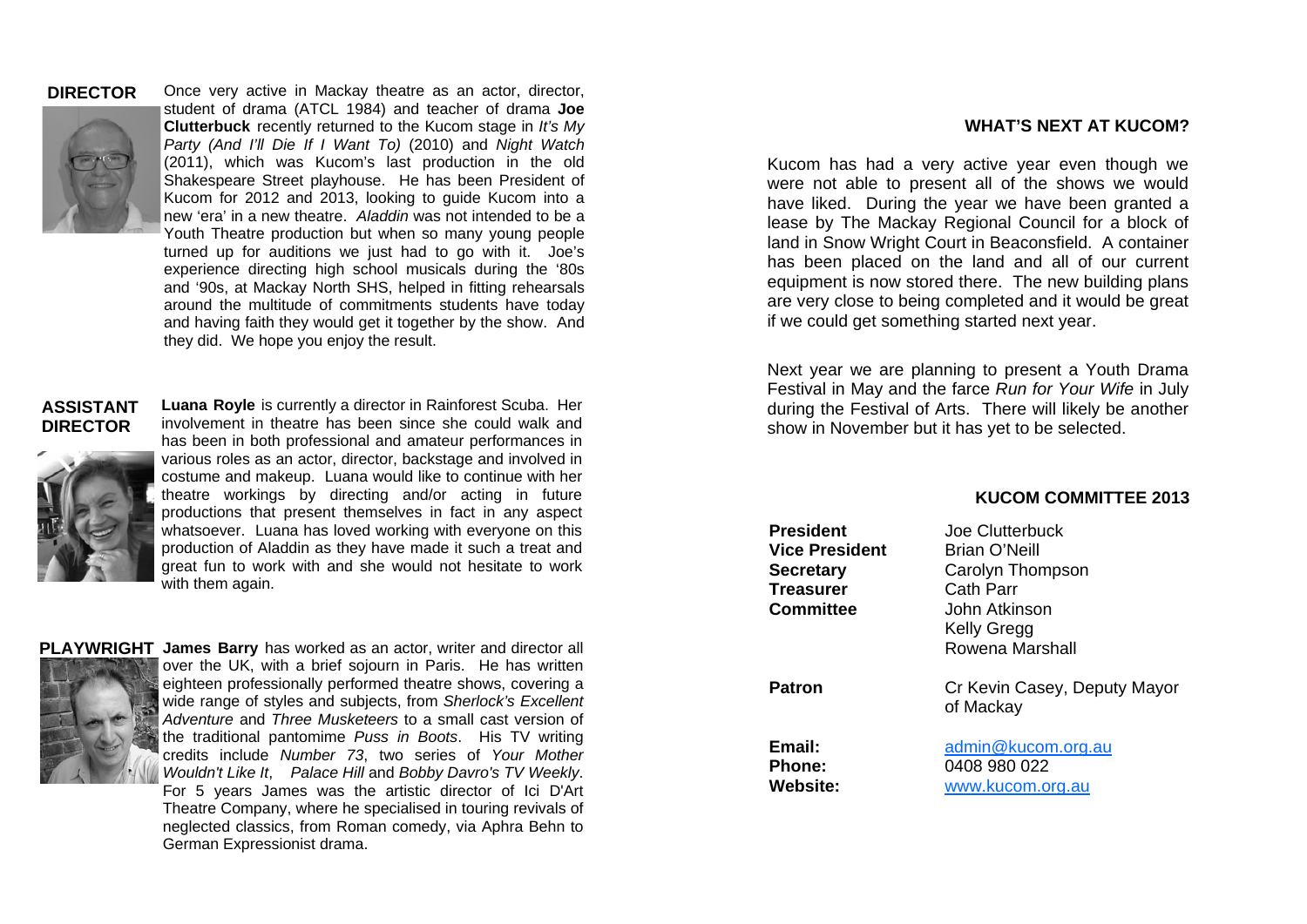

**NATASHA REES** Princess Jasmine

A star in her year 7 Spectacular, Natasha is currently a year 10 student at Mackay North SHS. This 15 year old can't wait to use her talents in a career either in acting or directing. Playing the character of Princess Jasmine and acting along with such funny, kind hearted people has made this experience an inspirational journey which she can only hope to be part of next year.

### **NATALLIE HALL Genie of the Lamp**



Natallie's studies at Pioneer SHS included drama, dance and music as well as film and television. She participated in the school musical *Wild Wild West* and school plays presenting *Hamlet*, *Romeo and Juliet*, and *Othello*. She got very involved in this pantomime and her help was greatly appreciated. We look forward to seeing her in future Kucom productions.

### **NIAMH DUNCAN Girl / Mummy**



Niamh is a student in Year 3 at Calen District State College. This is the first time she has been involved in any type of theatre production, and she is really enjoying it. She is looking forward to learning more next year about theatre, acting and stagecraft.

**In order of appearance:** 

**Abanazer** Daniel O'Neill **Slave of the Ring <b>Romy McLean Wishee Washee** David Wotherspoon **Aladdin**<br> **Widow Twankey**<br> **CEORY Bey Sleeman Widow Twankey Flung Dung** Julia Ward **Princess Jasmine Natasha Rees Genie of the Lamp** Natallie Hall **Girl Communist Communist Communist Communist Communist Communist Communist Communist Communist Communist Communist Communist Communist Communist Communist Communist Communist Communist Communist Communist Communist Commun Mummy** Niamh Duncan

# **THE PRODUCTION CREW**

| <b>Director</b>                | <b>Joe Clutterbuck</b>      |
|--------------------------------|-----------------------------|
| Assistant Director             | Luana Royle                 |
| Stage Manager                  | Luana Royle                 |
| Assistant Stage Manager        | <b>Geoff Stewart-McLean</b> |
| <b>Sound and Lighting</b>      | Kade Sproule                |
|                                | Daniel O'Neill              |
|                                | <b>Ken Sanders</b>          |
|                                | <b>Ben Clutterbuck</b>      |
|                                | Chantal Kay                 |
| <b>Costumes/Props</b>          | Luana Royle                 |
| <b>Set Design/Construction</b> | Iris Amour                  |
|                                | Georgia Rogers              |
|                                | Rowena & Tom Marshall       |
|                                | John Atkinson               |
|                                | Bev Sleeman                 |
|                                | Ken Sanders                 |
|                                | Natallie Hall               |
|                                | Cath Parr                   |
|                                | Anna & Niamh Duncan         |
| <b>Backstage Crew</b>          | Rowena Marshall             |
| <b>Publicity</b>               | Juliet Marshall             |
|                                | Joe & Anne Clutterbuck      |

**Program Taffy's Typing Service**